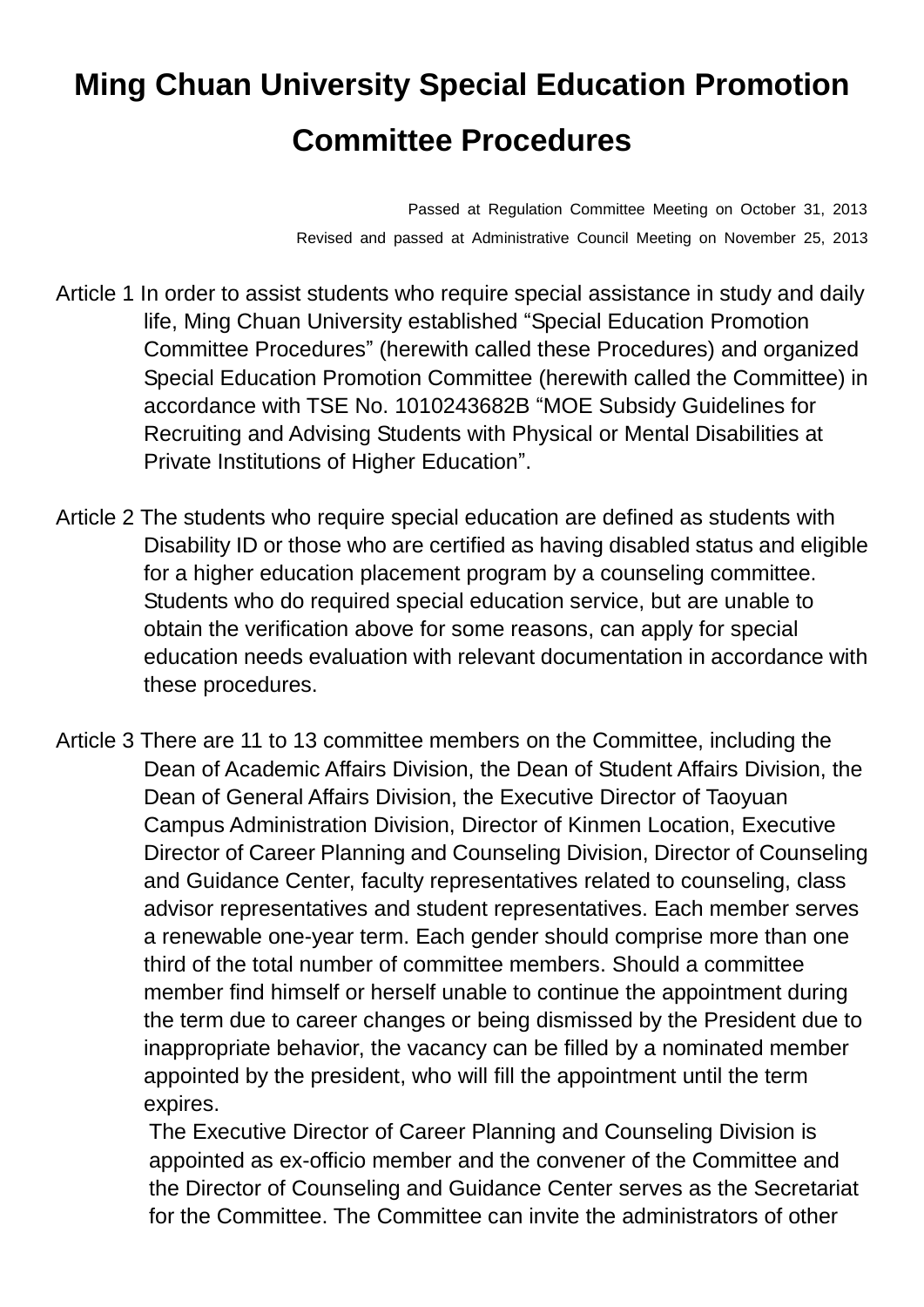units, off-campus scholars, experts and students' parents to participate in committee meetings as needed.

Article 4 The Committee will meet for the following issues to promote special education at MCU and assist students who require special education service in learning and adaption needs assessment:

(1) Review annual plan of special education

(2) Review the budget allocation, application and implementation of special education

(3) Matters related to the promotion of special education on campus

(4) Review Individual Support Plans for students who require special education service and the minimum credit hours for a semester.

(5) Handle matters related to the submission of evaluation of students with physical or mental disabilities

(6) Coordinate and integrate on- and off-campus resources to provide supportive service to students with physical or mental disabilities in their study and daily lives.

(7) Provide service related to recruitment and examination for students with physical or mental disabilities

(8) Supervise projects to create barrier-free environments on campus and barrier-free websites

(9) Supervise self-assessment of special education and regular follow-up

(10) Other matters related to special education

- Article 5 The convener must convene at least one meeting per semester. Other meetings may be convened as the convener deems necessary. A quorum is required to hold a meeting and the convener chairs the meeting. When the convener is not available to attend the meeting, he or she can assign another member as temporary chair. Resolutions can only be passed with the consent of majority of the attending committee members. In principle, the sessions of the Committee are convened in private, but individuals associated with certain cases must be invited to participate in the sessions. Strict confidentiality must be maintained for the meeting content, individual information, committee members' opinion and resolutions.
- Article 6 Matters not covered in these procedures will be dealt with in accordance with the rules of Ming Chuan University and the Ministry of Education.
- Article 7 Upon being passed at the Administrative Council Meeting, these procedures were implemented and approved by the president. Any revision must follow the same procedure.